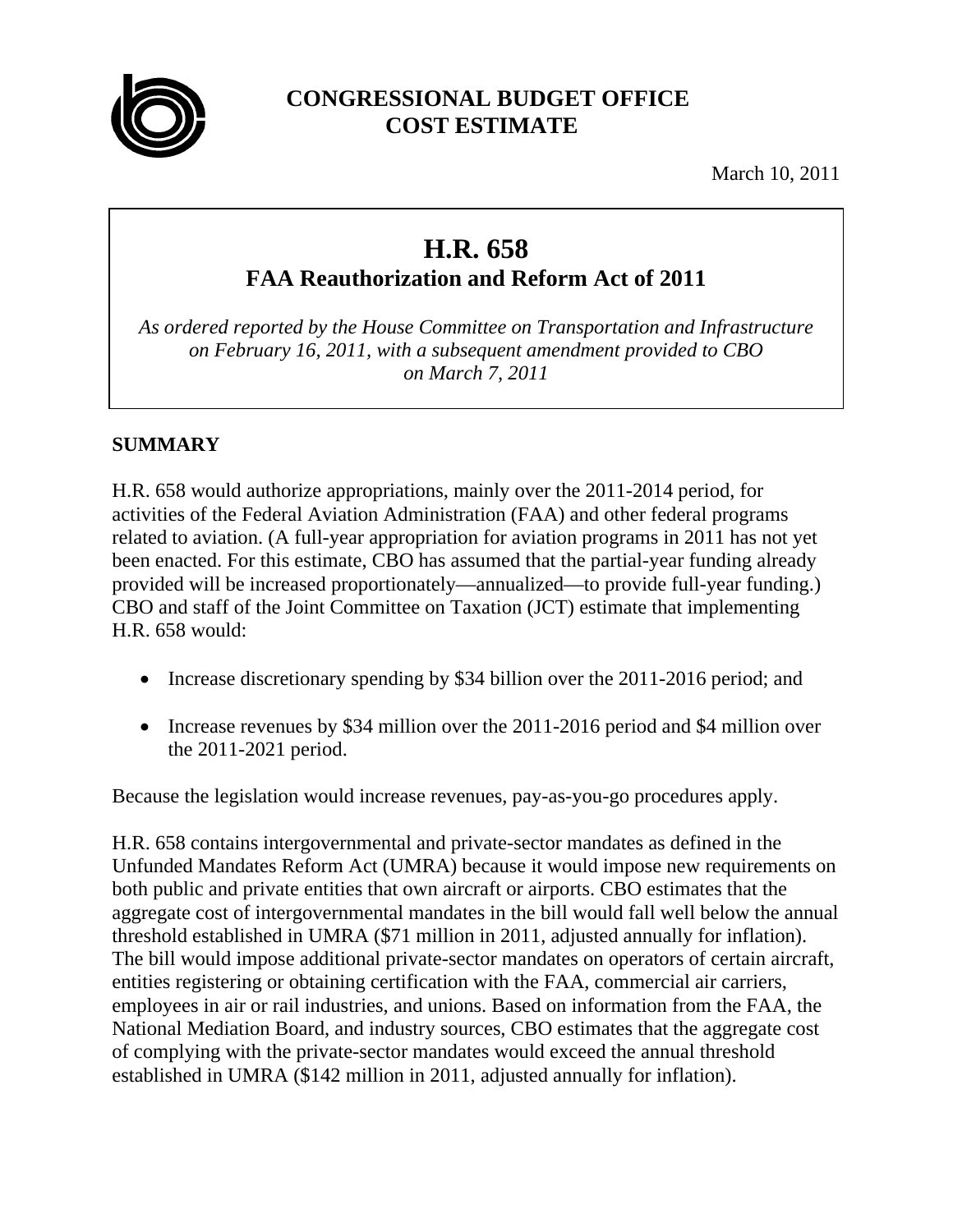# **ESTIMATED COST TO THE FEDERAL GOVERNMENT**

The estimated budgetary impact of H.R. 658 is shown in Table 1. The costs of this legislation fall primarily within budget function 400 (transportation).

|                                                                                                   | By Fiscal Year, in Millions of Dollars |                |                |                  |                  |                         |                  |  |  |  |  |
|---------------------------------------------------------------------------------------------------|----------------------------------------|----------------|----------------|------------------|------------------|-------------------------|------------------|--|--|--|--|
|                                                                                                   | 2011                                   | 2012           | 2013           | 2014             | 2015             | 2016                    | $2011 -$<br>2016 |  |  |  |  |
| <b>CHANGES IN SPENDING SUBJECT TO APPROPRIATION a</b>                                             |                                        |                |                |                  |                  |                         |                  |  |  |  |  |
| Spending Under Current Law <sup>a</sup>                                                           |                                        |                |                |                  |                  |                         |                  |  |  |  |  |
| <b>Budget Authority</b>                                                                           | 12,436                                 | 77             | 77             | 77               | 77               | 77                      | 12,821           |  |  |  |  |
| <b>Estimated Outlays</b>                                                                          | 15,832                                 | 5,953          | 4,604          | 4,100            | 3,947            | 3,950                   | 38,386           |  |  |  |  |
| Proposed Changes                                                                                  |                                        |                |                |                  |                  |                         |                  |  |  |  |  |
| <b>FAA Operations</b><br>Authorization Level                                                      | 53                                     |                | 9,168          | 9,168            | $\theta$         |                         | 27,557           |  |  |  |  |
| <b>Estimated Outlays</b>                                                                          | 47                                     | 9,168<br>8,164 | 8,894          | 9,077            | 1,008            | $\boldsymbol{0}$<br>275 | 27,465           |  |  |  |  |
| Air Navigation Facilities and<br>Equipment                                                        |                                        |                |                |                  |                  |                         |                  |  |  |  |  |
| Authorization Level                                                                               | $-236$                                 | 2,600          | 2,600          | 2,600            | $\Omega$         | $\boldsymbol{0}$        | 7,564            |  |  |  |  |
| <b>Estimated Outlays</b>                                                                          | $-106$                                 | 1,116          | 1,733          | 2,139            | 1,187            | 696                     | 6,765            |  |  |  |  |
| Airport Improvement Program <sup>b</sup>                                                          |                                        |                |                |                  |                  |                         |                  |  |  |  |  |
| <b>Authorization Level</b>                                                                        | $\theta$                               | $\mathbf{0}$   | $\mathbf{0}$   | $\overline{0}$   | $\mathbf{0}$     | $\mathbf{0}$            | $\theta$         |  |  |  |  |
| <b>Estimated Outlays</b>                                                                          | $-100$                                 | $-353$         | $-542$         | $-633$           | $-698$           | $-700$                  | $-3,026$         |  |  |  |  |
| <b>Essential Air Service</b>                                                                      |                                        |                |                |                  |                  |                         |                  |  |  |  |  |
| <b>Authorization Level</b>                                                                        | $-52$                                  | $-17$          | $-47$          | $-77$            | $-77$            | $-77$                   | $-347$           |  |  |  |  |
| <b>Estimated Outlays</b>                                                                          | $-12$                                  | $-24$          | $-41$          | $-71$            | $-77$            | $-77$                   | $-302$           |  |  |  |  |
| <b>Offsetting Collections from</b><br>Registration and Certification Fees<br>and Other Provisions |                                        |                |                |                  |                  |                         |                  |  |  |  |  |
| <b>Estimated Authorization Level</b>                                                              | $\boldsymbol{0}$                       | 35             | $\overline{0}$ | $\boldsymbol{0}$ | $\boldsymbol{0}$ | $\mathbf{0}$            | 35               |  |  |  |  |
| <b>Estimated Outlays</b>                                                                          | 0                                      | 20             | 10             | 5                | $\Omega$         | $\theta$                | 35               |  |  |  |  |
| <b>Total Changes</b>                                                                              |                                        |                |                |                  |                  |                         |                  |  |  |  |  |
| <b>Estimated Authorization Level</b>                                                              | $-235$                                 | 11,786         | 11,721         | 11,691           | $-77$            | $-77$                   | 34,809           |  |  |  |  |
| <b>Estimated Outlays</b>                                                                          | $-71$                                  | 9,276          | 10,596         | 11,150           | 2,118            | 894                     | 33,963           |  |  |  |  |
| Spending Under H.R. 658                                                                           |                                        |                |                |                  |                  |                         |                  |  |  |  |  |
| <b>Estimated Authorization Level</b>                                                              | 12,201                                 | 11,863         | 11,798         | 11,768           | $\mathbf{0}$     | $\theta$                | 47,630           |  |  |  |  |
| <b>Estimated Outlays</b>                                                                          | 15,761                                 | 15,229         | 15,200         | 15,250           | 6,065            | 4,844                   | 72,349           |  |  |  |  |
|                                                                                                   |                                        |                |                |                  |                  |                         |                  |  |  |  |  |

#### **TABLE 1. ESTIMATED BUDGETARY EFFECTS OF H.R. 658**

**Continued**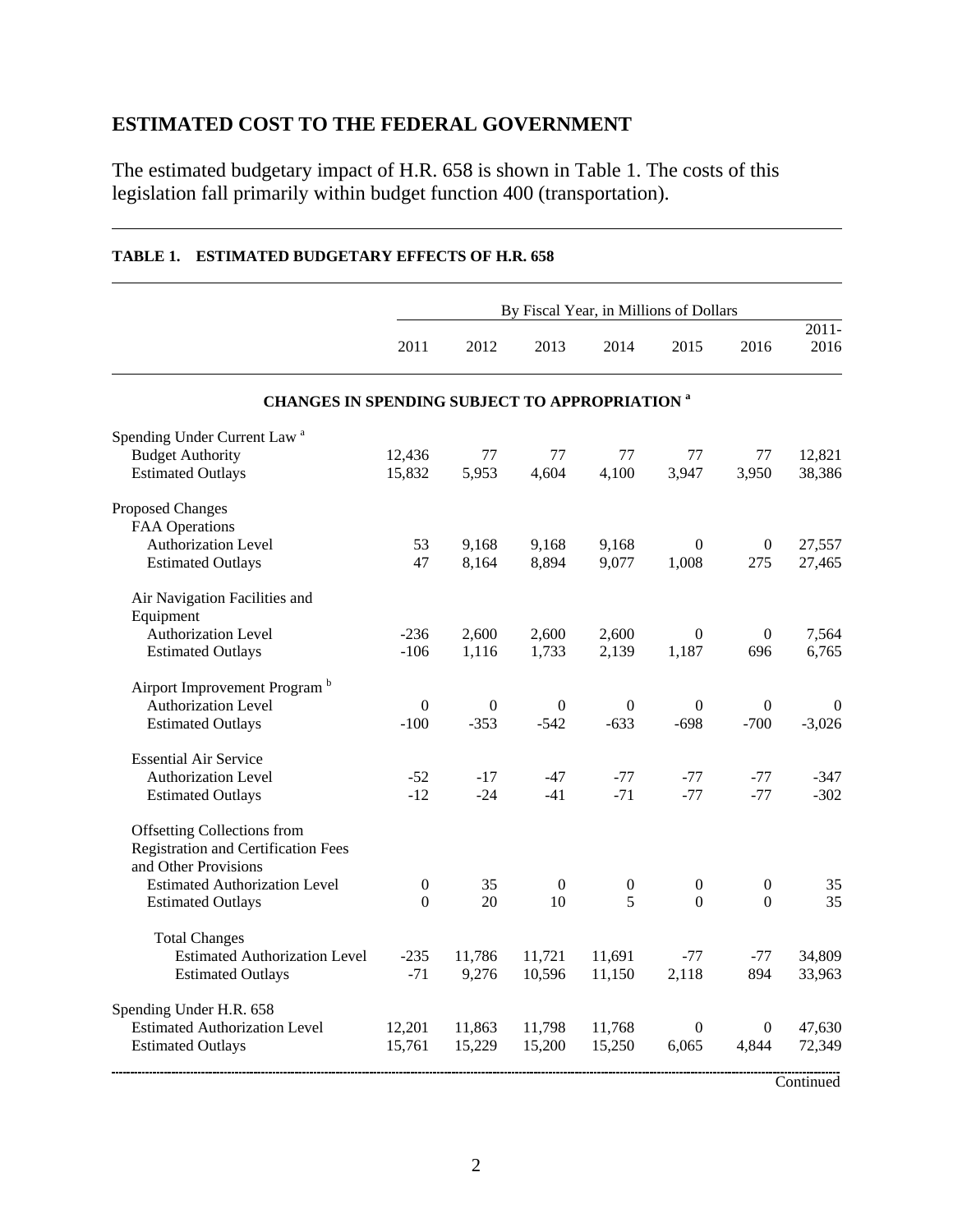|                                                                      | By Fiscal Year, in Millions of Dollars |                                     |          |                           |                  |                    |                      |  |  |  |
|----------------------------------------------------------------------|----------------------------------------|-------------------------------------|----------|---------------------------|------------------|--------------------|----------------------|--|--|--|
|                                                                      | 2011                                   | 2012                                | 2013     | 2014                      | 2015             | 2016               | $2011 -$<br>2016     |  |  |  |
|                                                                      |                                        | <b>CHANGES IN DIRECT SPENDING °</b> |          |                           |                  |                    |                      |  |  |  |
| <b>Estimated Budget Authority</b><br><b>Estimated Outlays</b>        | $\mathbf{0}$                           | $-524$ $-700$<br>$\Omega$           | $\theta$ | $-700$ $-700$<br>$\Omega$ | -700<br>$\Omega$ | $-700$<br>$\Omega$ | $-4,024$<br>$\Omega$ |  |  |  |
|                                                                      |                                        | <b>CHANGES IN REVENUES</b>          |          |                           |                  |                    |                      |  |  |  |
| Estimated Revenues <sup>d</sup>                                      | 5                                      | 13                                  | 14       | $\tau$                    | $\theta$         | $-4$               | 34                   |  |  |  |
| NET IMPACT OF CHANGES IN DIRECT SPENDING AND REVENUES ON THE DEFICIT |                                        |                                     |          |                           |                  |                    |                      |  |  |  |
| Net Increase or Decrease (-) in the Deficit                          | $-5$                                   | $-13$                               | $-14$    | $-7$                      | $\Omega$         | $\overline{4}$     | $-34$                |  |  |  |

#### **TABLE 1. ESTIMATED BUDGETARY EFFECTS OF H.R. 658**

Notes: FAA = Federal Aviation Administration. Components may not sum to totals because of rounding.

a. Under Public Law 112-4, Further Continuing Appropriations Amendments, 2011, funding is provided through March 18, 2011 for FAA operations, facilities and equipment; and payments to air carriers. On an annualized basis, funding for those programs in 2011 totals \$12.4 billion.

- b. Budget authority for the Airport Improvement Program is provided as contract authority, a mandatory form of budget authority; however, outlays from that contract authority are subject to limitations on obligations specified in annual appropriation acts and are therefore considered discretionary. The Airport and Airway Extension Act of 2010, Part IV (Public Law 111-329) provides \$1.85 billion in contract authority through March 31, 2011; on an annualized basis, contract authority for this program totals \$3.7 billion in 2011.
- c. Enacting H.R. 658 would have no impact on direct spending over the 2011-2021 period because CBO assumes that outlays from contract authority will continue to be subject to limitations on obligations specified in annual appropriation acts and thus considered discretionary (see Table 2 for annual effects through 2021).
- d. Enacting H.R. 658 would increase revenues by \$4 million over the 2011-2021 period (see Table 2 for annual effects through 2021).

## **BASIS OF ESTIMATE**

For this estimate, CBO assumes that H.R. 658 will be enacted in the spring of 2011. Outlay estimates are based on historical spending patterns for affected programs and on information provided by the Department of Transportation (DOT) and the FAA.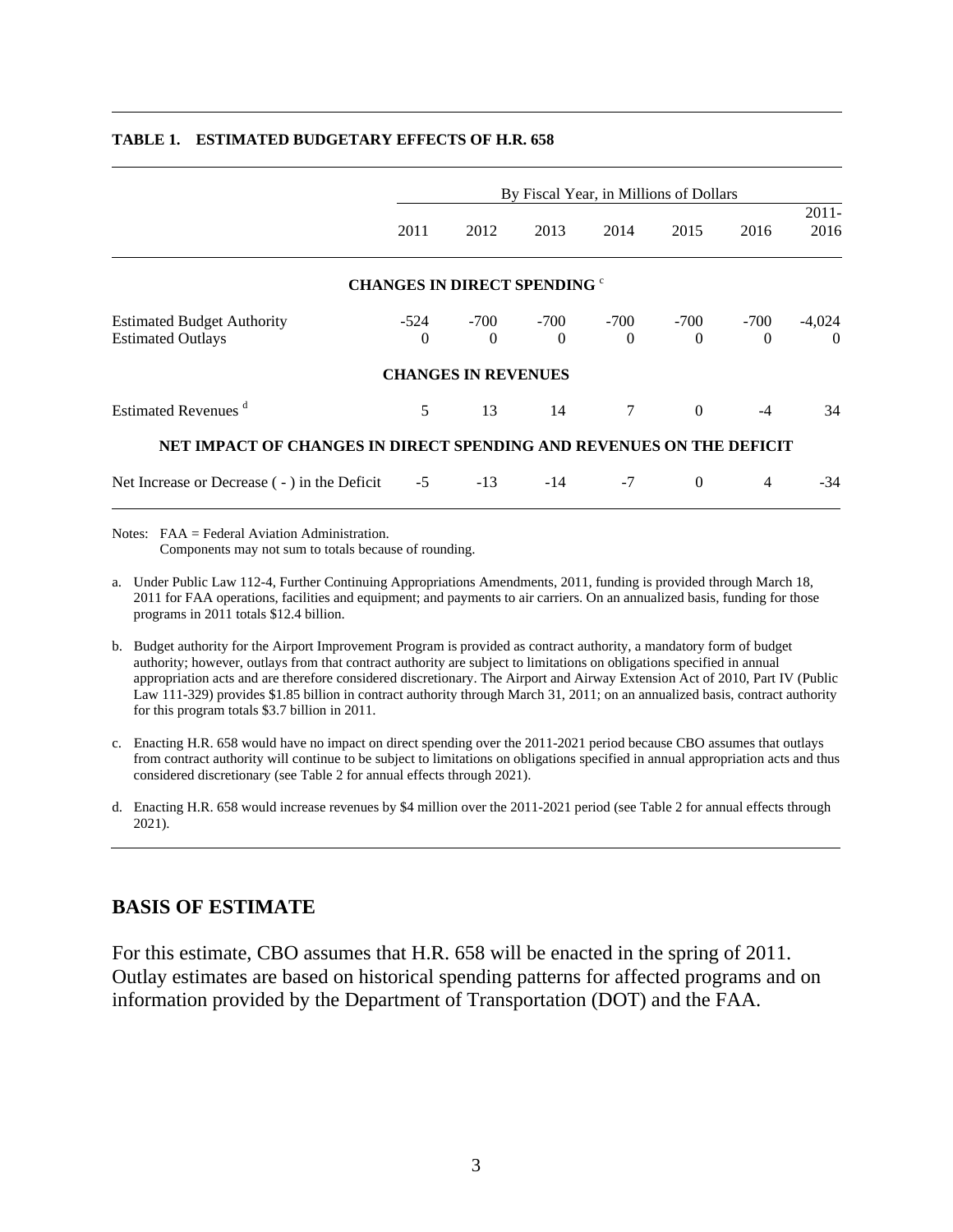#### **Spending Subject to Appropriation**

 $\overline{a}$ 

H.R. 658 would authorize appropriations, mainly over the 2011-2014 period, for the FAA and other federal programs related to aviation. On an annualized basis, discretionary funding for major aviation programs administered by the FAA currently totals \$12.4 billion under Public Law 112-4, Further Continuing Appropriation Amendments, 2011. CBO estimates that spending under current law will total \$38.4 billion over the 2011-2016 period. That estimate includes outlays stemming from authority provided under P.L. 112-4 and from funding provided prior to 2011.

Amounts authorized to be appropriated under H.R. 658 would total \$12.2 billion in 2011 and \$47.6 billion over the 2011-2014 period. Assuming appropriation of the specified amounts (as well as the enactment of limitations on obligations of contract authority for the Airport Improvement Program that are consistent with funding levels provided under H.R. 658), CBO estimates that implementing H.R. 658 would increase spending by nearly \$34 billion over the 2011-2016 period, with about \$13 billion of additional spending after 2016.

**FAA Operations**. H.R. 658 would authorize appropriations totaling \$9.4 billion in 2011 (\$53 million more than the annualized amount that is currently available in 2011 under P.L. 112-4) and an additional \$27.6 billion over the 2011-2014 period for FAA operations, particularly for salaries and expenses related to operating the air traffic control system. CBO estimates that fully funding FAA operations as authorized in H.R. 658 would result in additional spending totaling \$27.5 billion over the 2011-2016 period.

**Air Navigation Facilities and Equipment**. H.R. 658 would authorize appropriations totaling \$2.7 billion in 2011 (\$236 million less than the annualized amount currently available for 2011 under P.L. 112-4) and an additional \$7.6 billion over the 2012-2014 period for facilities and equipment—primarily infrastructure and systems for communication, navigation, and radar surveillance related to air travel.<sup>1</sup> Assuming appropriation of the specified amounts, CBO estimates that increased spending for this program would total \$6.8 billion over the 2011-2016 period, with additional spending occurring in later years.

**Airport Improvement Program**. H.R. 658 would provide \$12.2 billion in contract authority (a mandatory form of budget authority) over the 2011-2014 period for the

<sup>1.</sup> By authorizing appropriations for air navigation facilities and equipment over the 2011-2014 period, H.R. 658 would authorize adjustments to contract authority for the airport improvement program in those years. Current law provides for increases to contract authority (a mandatory form of budget authority) for that program in any year that the amounts authorized to be appropriated for facilities and equipment exceed amounts actually provided in appropriation acts for such activities. Any such changes authorized under H.R. 658 and triggered by annual appropriation acts would be considered changes in direct spending and are discussed later in this estimate (see section entitled "Direct Spending").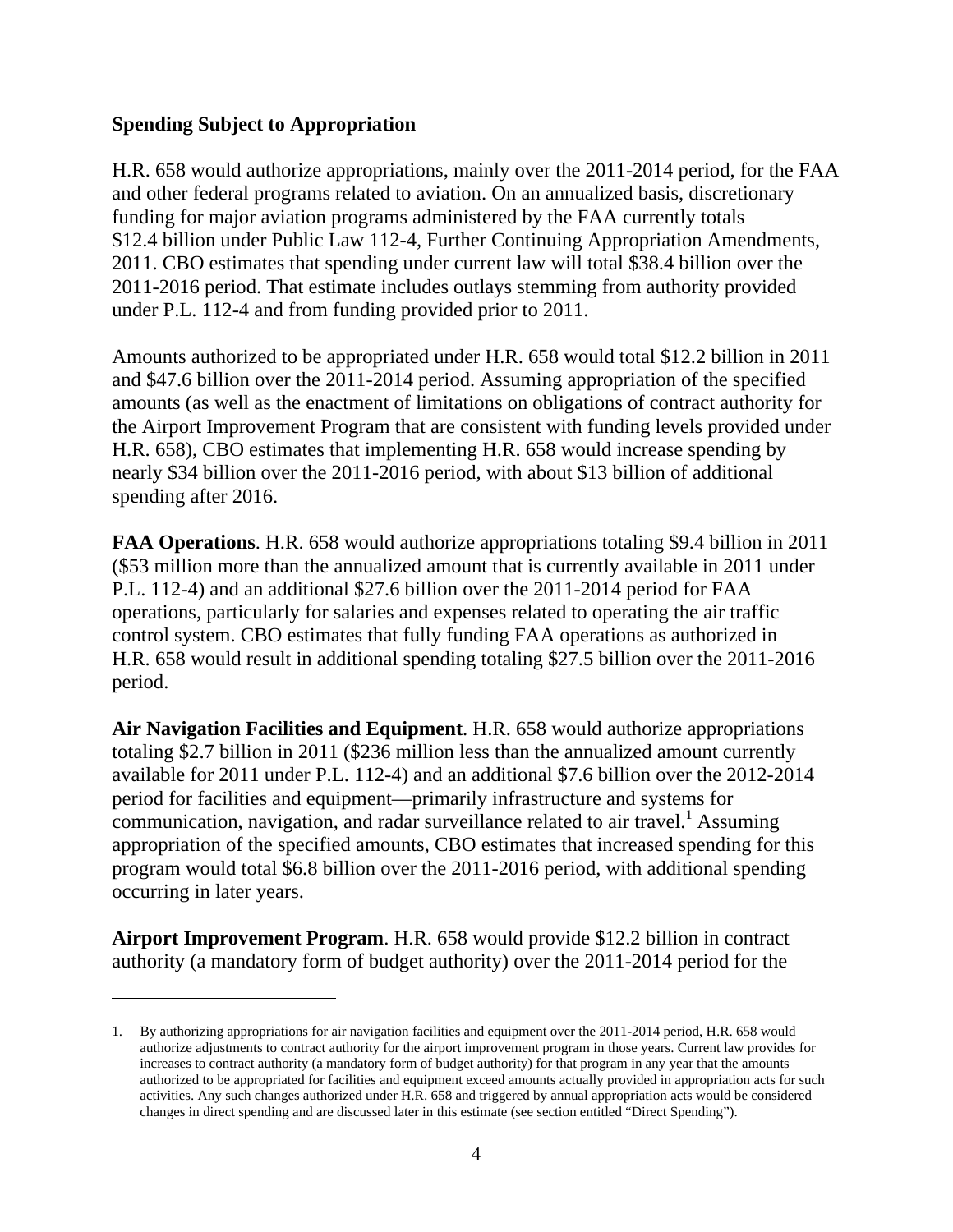Airport Improvement Program (AIP). Through that program, the FAA provides grants to airports for projects to enhance safety and increase airports' capacity for passengers and aircraft. Outlays from AIP contract authority are controlled by limitations on obligations set in annual appropriation acts and are therefore considered discretionary.

CBO estimates that enacting this provision would reduce contract authority below levels assumed in CBO's current baseline by \$2.6 billion over the 2011-2014 period that is specifically covered under H.R. 658 and by \$700 million annually thereafter. (See the section of this estimate entitled "Direct Spending" for a discussion of the budgetary treatment of AIP contract authority under CBO's baseline and for purposes of projecting costs under proposed legislation.)

In total, assuming that obligation limitations of AIP spending as set forth in annual appropriation acts are equal to the levels of contract authority projected under H.R. 658, CBO estimates that discretionary spending for the program over the 2011-2016 period would total \$3 billion less than amounts projected in CBO's baseline over that same period.

**Essential Air Service.** H.R. 658 would amend the Essential Air Service program through which DOT makes payments to air carriers that provide air service to certain rural communities. Under current law, \$77 million is authorized to be appropriated for that program each year in perpetuity.

H.R. 658 would amend current law to gradually phase out discretionary funding for payments to air carriers. Under the bill, authorized funding would total \$98 million in 2011 (\$52 million less than the annualized amount currently available under P.L. 112-4), \$60 million in 2012, and \$30 million in 2013. No further appropriations would be authorized after 2013. Assuming appropriation action consistent with H.R. 658, CBO estimates that spending for payments to air carriers would fall by \$12 million in 2011 and \$302 million over the 2011-2016 period.

## **Offsetting Collections from Registration and Certification Fees and Other**

**Provisions**. The FAA administers a regulatory program designed to ensure the safety of air travel. The agency oversees and regulates the registration of aircraft, certification of pilots, and other related activities. Under current law, the FAA issues most registrations and certificates free of charge or at nominal prices. CBO estimates that collections from fees charged by the agency currently total about \$1 million annually.

H.R. 658 would require the FAA to charge specific fees for services related to processing certain registrations and certificates. The agency's authority to collect and spend such fees would be contingent on annual appropriation acts. Based on information from the agency regarding the annual volume of regulatory actions, CBO estimates that the proposed fees would generate discretionary offsetting collections totaling about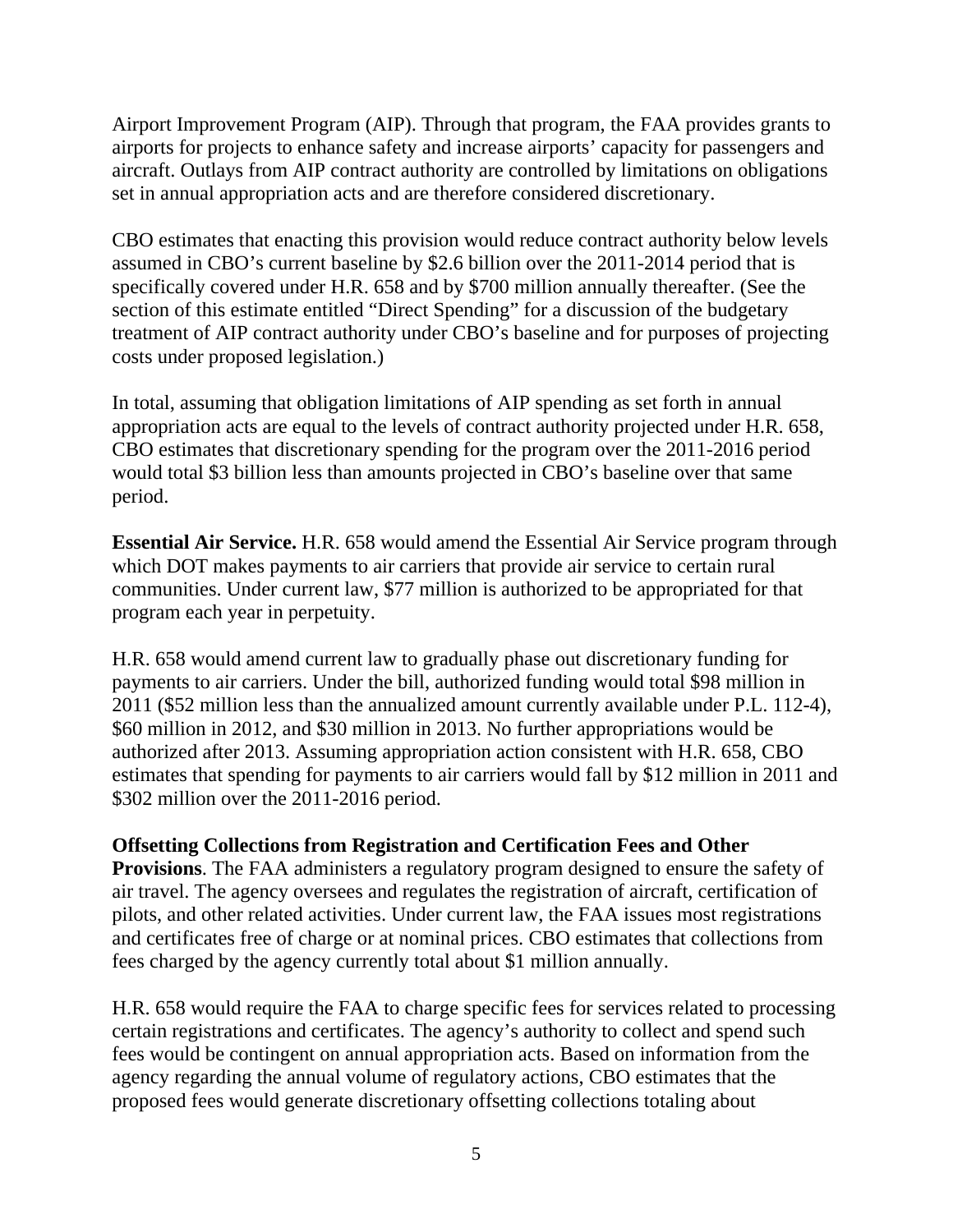\$45 million in 2012 and about \$142 million through 2014, the last year of the reauthorization period specifically covered by H.R. 658. Because H.R. 658 would authorize the FAA to spend such collections, we estimate that implementing this provision would have no significant net effect on federal spending.

H.R. 658 would require the FAA, DOT, and the Government Accountability Office to carry out a variety of other activities, studies, and reports related to aviation. The costs of those activities would range from less than \$1 million for routine reports and analyses to several million dollars or more for efforts related to establishing certain types of databases, hotlines, and other activities. In total, CBO estimates that fully funding those provisions would require appropriations totaling \$35 million in 2012 and that resulting outlays would total \$35 million over the 2012-2016 period.

## **Direct Spending**

CBO estimates that enacting H.R. 658 would have no impact on direct spending (see Table 2). The bill would, however, reduce contract authority for the AIP over the 2011- 2021 period. As previously noted, spending from contract authority is controlled by obligation limitations specified in annual appropriation acts. Thus, outlays of the AIP are considered discretionary.

Under The Airport and Airway Extension Act of 2010, Part IV (Public Law 111-329), the FAA has been provided with nearly \$1.9 billion in contract authority available through March 2011—or \$3.7 billion on an annualized basis. Pursuant to rules that govern the calculation of CBO's baseline, funding for certain expiring programs—such as contract authority for AIP—is assumed to continue beyond the scheduled expiration date for budget projection purposes. Consistent with that practice, CBO's baseline assumes that AIP contract authority over the 2012-2021 period will remain at the 2011 level of \$3.7 billion per year.

Under H.R. 658, AIP contract authority would total just under \$3.2 billion in 2011 and \$3.0 billion in each of fiscal years 2012-2014. Consistent with CBO's methodology for projecting contract authority under proposed legislation, we assume that contract authority for AIP would continue to be provided after 2014 and would remain at \$3.0 billion annually. In total, CBO estimates that contract authority under H.R. 658 would fall below the levels of contract authority already assumed in the CBO baseline by \$7.5 billion over the 2011-2021 period.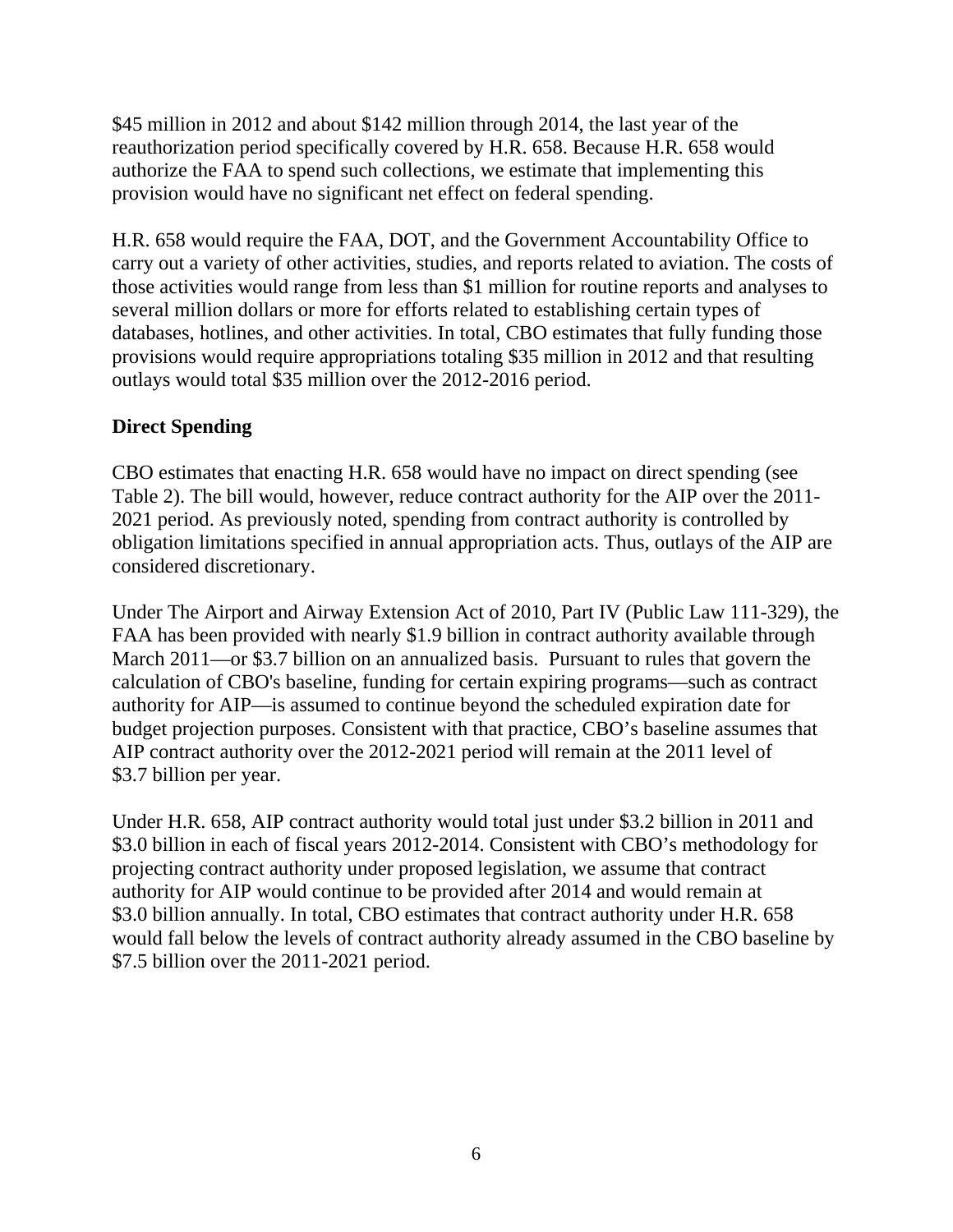|                                                                                                      | By Fiscal Year, in Millions of Dollars |                    |                    |                                   |                    |                    |                    |                    |                  |                  |              |                                  |                  |
|------------------------------------------------------------------------------------------------------|----------------------------------------|--------------------|--------------------|-----------------------------------|--------------------|--------------------|--------------------|--------------------|------------------|------------------|--------------|----------------------------------|------------------|
|                                                                                                      | 2011                                   | 2012               | 2013               | 2014                              | 2015               | 2016               | 2017               | 2018               | 2019             | 2020             | 2021         | 2011-<br>2016                    | $2011 -$<br>2021 |
|                                                                                                      |                                        |                    |                    | <b>CHANGES IN DIRECT SPENDING</b> |                    |                    |                    |                    |                  |                  |              |                                  |                  |
| AIP Contract Authority <sup>a</sup><br><b>Estimated Budget Authority</b><br><b>Estimated Outlays</b> | -524<br>$\Omega$                       | $-700$<br>$\theta$ | $-700$<br>$\theta$ | $-700$<br>$\theta$                | $-700$<br>$\Omega$ | $-700$<br>$\theta$ | $-700$<br>$\Omega$ | $-700$<br>$\theta$ | -700<br>$\theta$ | -700<br>$\theta$ | $\theta$     | $-700 - 4024 - 7024$<br>$\Omega$ | $\Omega$         |
|                                                                                                      |                                        |                    |                    | <b>CHANGES IN REVENUES</b>        |                    |                    |                    |                    |                  |                  |              |                                  |                  |
| Passenger Facility Fees                                                                              | $\Omega$                               | *                  | $-1$               | $-2$                              | $-3$               | $-4$               | $-4$               | $-5$               | -6               | $-7$             | $-8$         | $-10$                            | $-40$            |
| Overflight Fees                                                                                      | $\overline{2}$                         | <u>13</u>          | 15                 | $\overline{9}$                    | $\overline{3}$     | $\overline{0}$     | $\overline{0}$     | $\overline{0}$     | $\overline{0}$   | $\overline{0}$   | $\mathbf{0}$ | $\overline{44}$                  | 44               |
| <b>Total Estimated Revenues</b>                                                                      | 5                                      | 13                 | 14                 | 7                                 | $\Omega$           | $-4$               | $-4$               | $-5$               | $-6$             | $-7$             | $-8$         | 34                               | 4                |
| NET IMPACT ON THE DEFICIT FROM CHANGES IN DIRECT SPENDING AND REVENUES                               |                                        |                    |                    |                                   |                    |                    |                    |                    |                  |                  |              |                                  |                  |
| Net Increase or Decrease (-) in<br>the Deficit                                                       | $-5$                                   | $-13$              | $-14$              | $-7$                              | $\theta$           | 4                  | 4                  | 5                  | 6                | 7                | 8            | $-34$                            |                  |

#### **TABLE 2. EFFECTS ON DIRECT SPENDING AND REVENUES UNDER H.R. 658**

Note: AIP = Airport Improvement Program;  $*$  = between -\$500,000 and \$500,000.

a. Budget authority for the Airport Improvement Program is provided as contract authority, a mandatory form of budget authority; however, outlays from that contract authority are subject to limitations on obligations specified in appropriation acts and are therefore discretionary.

Public Law 106-181, the Wendell H. Ford Aviation Investment Reform Act for the 21st Century Act, enacted in 2000, created a permanent mechanism that provides for an increase to AIP contract authority in any year that the amount authorized to be appropriated for the air navigation and facilities account exceeds the amount provided for such activities in an appropriation act. By authorizing appropriations for facilities and equipment over the 2012-2014 period, H.R. 658—in conjunction with that provision of current law—would authorize adjustments to AIP contract authority for those years. Any adjustment authorized under this legislation, once triggered by annual appropriation acts, would constitute new direct spending authority. All spending for AIP—including spending from such adjustments—would remain subject to obligation limitations established in appropriation acts. Although H.R. 658 could result in additional AIP contract authority of as much as \$7.8 billion over the 2012-2014 period if no appropriations were provided for air navigation facilities and equipment, CBO assumes that appropriations will equal the amounts authorized by the bill; thus, we project no additional increases to AIP contract authority under H.R. 658.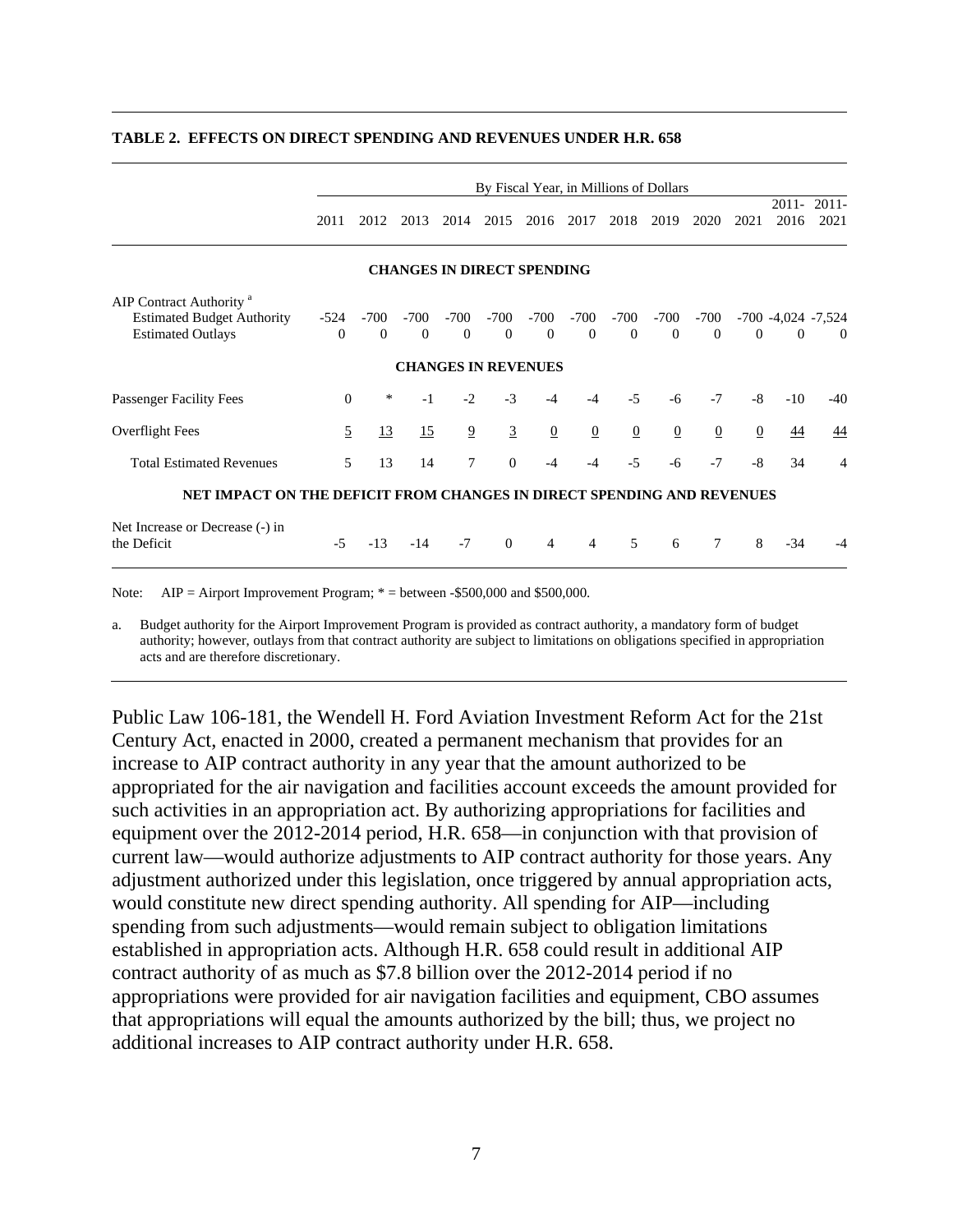#### **Revenues**

JCT estimates that enacting H.R. 658 would increase revenues by \$34 million over the 2011-2016 period and a net amount of \$4 million over the 2011-2021 period (Table 2). The estimated changes stem from provisions related to passenger facility fees and overflight fees.

**Passenger Facility Fees.** Under current law, airport agencies may collect, subject to DOT approval, fees of up to \$4.50 per passenger to fund airport infrastructure programs. (Such fees are collected and spent by airport agencies and are not included in the federal budget.) H.R. 658 would allow the Secretary of Transportation to authorize up to five airport agencies to charge fees in excess of the statutory limit in order to finance certain capital projects. JCT expects that the proposed changes would increase revenues to airports from such passenger facility fees, subsequently lead to increased tax-exempt financing for airport construction and related projects, and consequently, reduce federal revenues. JCT estimates that federal revenue losses would total \$40 million over the 2011-2021 period.

**Overflight Fees**. H.R. 658 would direct the FAA, through an expedited rulemaking process, to increase fees for certain navigational services provided for flights that neither take off nor land in the United States, known as overflight fees. Such fees are generally paid by foreign air carriers and are recorded as revenues. The expedited rulemaking would generate increased revenues in fiscal years 2011 through 2015. JCT estimates that those increases would total \$44 million over the 2011-2015 period.

## **PAY-AS-YOU-GO CONSIDERATIONS**

The Statutory Pay-As-You-Go Act of 2010 establishes budget reporting and enforcement procedures for legislation affecting direct spending or revenues. The net changes in revenues that are subject to those pay-as-you-go procedures are shown in the following table.

**CBO Estimate of Pay-As-You-Go Effects for H.R. 658, as ordered reported by the House Committee on Transportation and Infrastructure on February 16, 2011, with a subsequent amendment provided to CBO on March 7, 2011** 

|                                                          |               |                      |                |                          |                            | By Fiscal Year, in Millions of Dollars             |                  |                  |                        |                  |                  |                |                    |
|----------------------------------------------------------|---------------|----------------------|----------------|--------------------------|----------------------------|----------------------------------------------------|------------------|------------------|------------------------|------------------|------------------|----------------|--------------------|
|                                                          | 2011          | 2012                 | 2013           | 2014                     | 2015                       | 2016                                               | 2017             | 2018             | 2019                   | 2020             | 2021             | 2016           | 2011-2011-<br>2021 |
|                                                          |               |                      |                |                          |                            | <b>NET INCREASE OR DECREASE (-) IN THE DEFICIT</b> |                  |                  |                        |                  |                  |                |                    |
| Statutory Pay-As-You-Go Impact -5 -13 -14 -7             |               |                      |                |                          | $\overline{0}$             |                                                    | $4\quad 4$       | 5                | 6                      | 7                | 8                | $-34$          | $-4$               |
| Memorandum:<br>Changes in Outlays<br>Changes in Revenues | $\Omega$<br>5 | $\overline{0}$<br>13 | $\Omega$<br>14 | $\overline{0}$<br>$\tau$ | $\overline{0}$<br>$\Omega$ | $\overline{0}$<br>$-4$                             | $\Omega$<br>$-4$ | $\Omega$<br>$-5$ | $\overline{0}$<br>$-6$ | $\Omega$<br>$-7$ | $\Omega$<br>$-8$ | $\Omega$<br>34 | $\theta$<br>4      |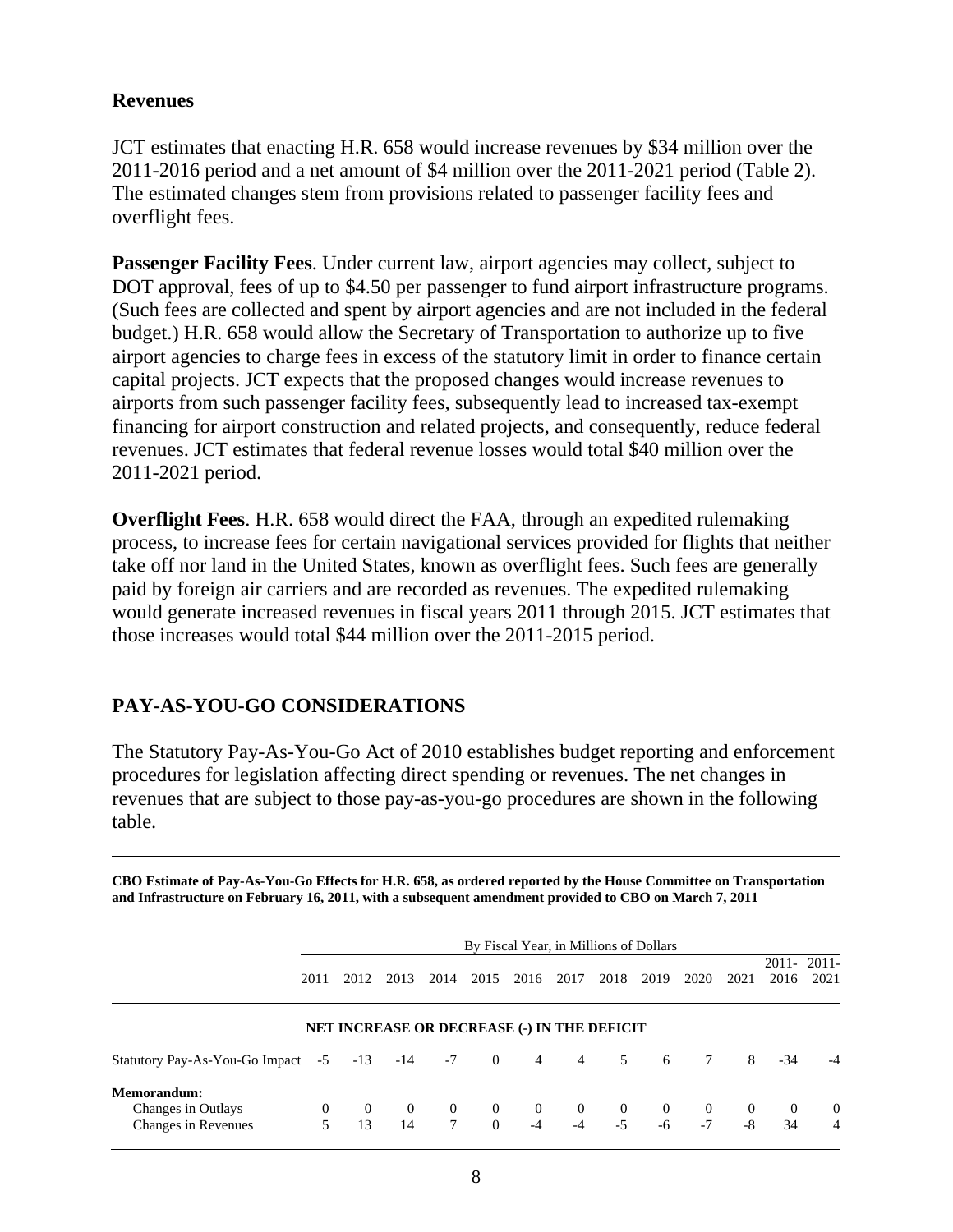## **INTERGOVERNMENTAL AND PRIVATE-SECTOR IMPACT**

H.R. 658 would impose mandates on public and private entities that own aircraft or airports, entities registering or obtaining certification with the FAA, commercial air carriers, employees in air or rail industries, and unions. CBO estimates that the aggregate cost of intergovernmental mandates in the bill would fall well below the annual threshold established in UMRA (\$71 million in 2011, adjusted annually for inflation), and that the aggregate cost of complying with the private-sector mandates would exceed the annual threshold established in UMRA (\$142 million in 2011, adjusted annually for inflation).

## **Mandates that Apply to Both Public and Private Entities**

## **Requirements for Next Generation Air Transportation System (NextGen)**

**Equipment.** The bill would require owners of aircraft operating in congested airspace or at congested airports to install new communications equipment by 2020. According to industry sources, the equipment currently costs at least \$10,000 per aircraft; for jets and other large aircraft, the cost would amount to at least \$100,000 per aircraft. Depending on FAA regulations, up to 240,000 aircraft could be affected, and most of the compliance costs would be incurred in the year that the equipment is required to be installed. Therefore, CBO estimates that the cost to private entities to comply with the mandate could exceed the annual threshold. Because of the relatively small number of public aircraft affected, CBO estimates the cost to state and local governments would be minimal.

**Contingency plans.** The bill would require air carriers, operators of large and medium airports, and airports that accept diversion flights from those airports, to submit contingency plans to the Department of Transportation for emergency circumstances that ground aircraft. The bill also would require air carriers and airports to update their plans every three or five years, respectively. All large and medium airports, and most of any other airports likely to be affected, are publicly owned and operated. All air carriers likely to be affected are privately owned and operated. CBO estimates that the costs to public entities would total between \$5 million and \$10 million in the first year of implementation, with smaller recurring costs for updates to the plans in later years. Based on information from industry sources, CBO estimates that the mandates would not impose significant additional costs on privately owned air carriers or airports.

**Other Mandates.** The bill would require large airports to publish a telephone number on the Internet where the public can make complaints about noise. Airports that receive 25 such complaints in the preceding year would be required to submit a report to the FAA regarding the nature of such complaints. The bill also would require operators of air ambulance services to submit annual reports to the FAA. CBO estimates the cost of those mandates to public and private entities would be small.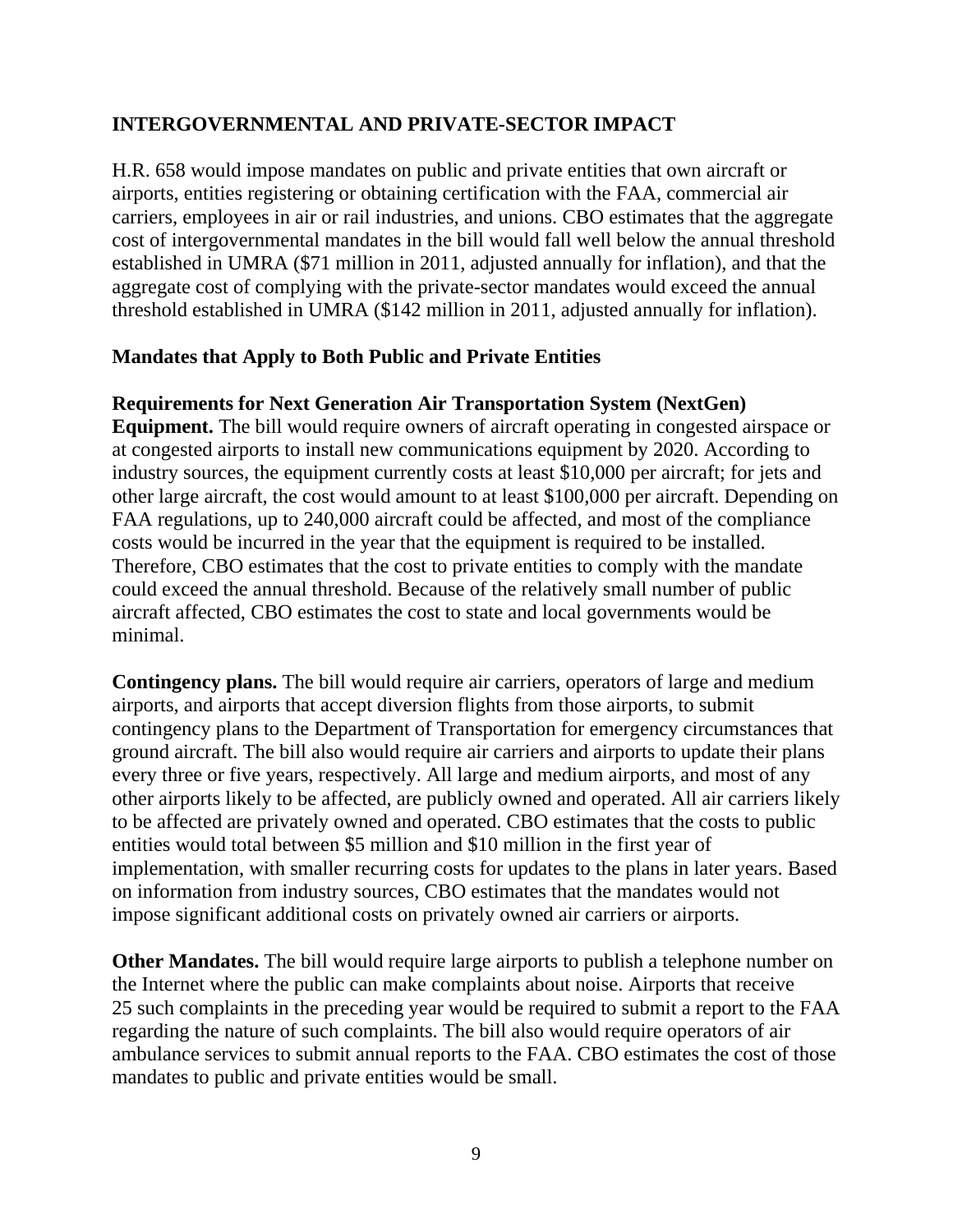#### **Mandates that Apply to Public Entities Only**

**Access to Criminal History Records.** The bill would give the FAA the right to access criminal justice data maintained by the states. Although CBO cannot predict the extent to which the FAA would access state or local data systems, or make inquiries of state or local police officers, CBO estimates that the additional costs to state, local, and tribal governments of complying with the requests would be small.

## **Mandates that Apply to Private Entities Only**

**Limits on the Level of Aircraft Noise**. H.R. 658 would prohibit, with certain exemptions, the operation of civil aircraft weighing 75,000 pounds or less in the 48 contiguous states if the aircraft does not comply with stage-3 noise levels. (The FAA classifies aircraft into four stages based on measurements of noise level: stage-3 is one of the quietest of those stages.) The prohibition would take effect after December 31, 2015. According to industry sources, compliance could require modifying or replacing engines on some existing aircraft or decommissioning aircraft that cannot be adequately modified. Those sources estimate that the total cost of bringing existing aircraft into compliance could range from \$300 million to more than \$1 billion, depending on the technology used. CBO expects that most of the costs to comply with the mandate would be incurred in 2015, the year before the prohibition would take effect.

**FAA Registration, Certification, and Related Fees.** The bill would require the FAA to establish a new schedule of fees for certain services and activities of the agency. This requirement would impose a new mandate on entities, such as aircraft owners and pilots, that are required to register with the FAA or required to obtain specific certifications. Based on the number of entities required to register with the FAA or obtain certification, CBO estimates that the incremental cost of the new fees for those private-sector entities would total about \$45 million in 2012 and about \$50 million or more per year thereafter.

**Union Elections.** By increasing the number of air or rail employees who must vote in favor of union representation, the bill would impose a mandate on employees responsible for organizing elections to establish union representation. Effective January 1, 2011, the bill would increase the number of votes necessary for union representation for air or rail employees from a majority of all employees casting votes in the election to a majority of all employees to be represented by the union. The bill could also impose a mandate on unions if they were to invalidate an election held before the date of enactment. Based on information from the National Mediation Board and industry sources, CBO estimates that the direct cost of the mandate would be small relative to the annual threshold.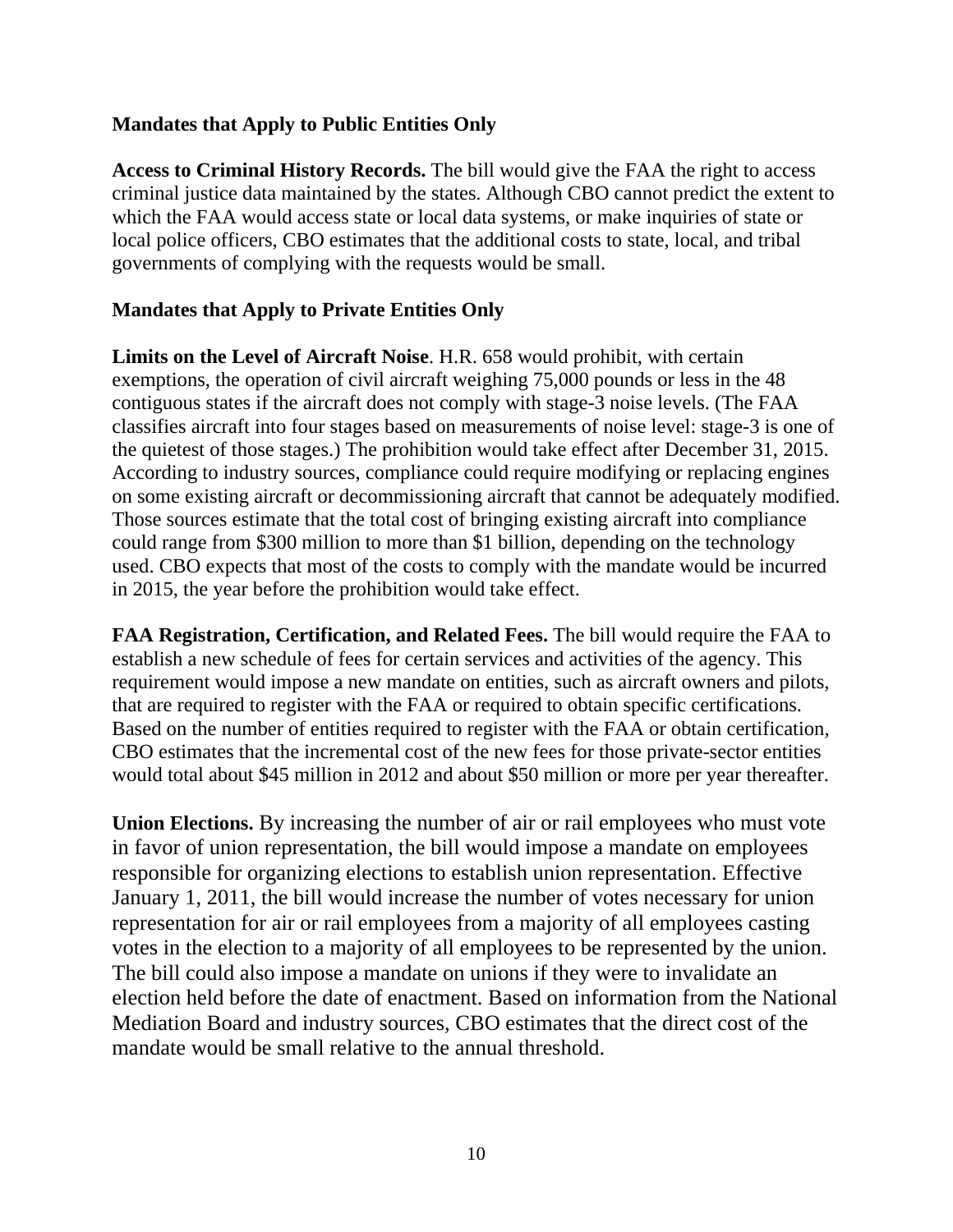**Airline Employee and Service Requirements for Air Carriers.** The bill would impose several new requirements on air carriers related to airline employees and passenger service. Based on information from industry sources, CBO estimates that none of those mandates would impose significant additional costs on air carriers relative to UMRA's threshold. Those mandates would require air carriers to:

- Hire only maintenance workers for commercial aircraft who are certified and have submitted to a drug and alcohol test;
- Not hire or contract with former safety inspectors previously employed by the FAA to represent them before the FAA if the inspectors' duties in the previous two years involved oversight or inspection of the specific air carrier offering the positions;
- Disclose to customers information on consumer complaints and information on countries that require air carriers to treat airplanes with insecticides;
- Develop and submit reports related to certain emergency contingencies and diverted or cancelled flights;
- Allow passengers to safely transport musical instruments as carry-on or checked baggage without charging an additional fee, or allow the instrument to be carried in a seat next to the owner if the owner has purchased an additional seat;
- Prohibit smoking on certain passenger flights; and
- Include contact information for consumer complaints on their website and tickets at DOT.

## **Other Impacts**

The bill would benefit public and private airports by authorizing grants for planning, development, noise mitigation, and other initiatives. Any costs those entities incur to meet grant requirements would result from complying with conditions of federal assistance.